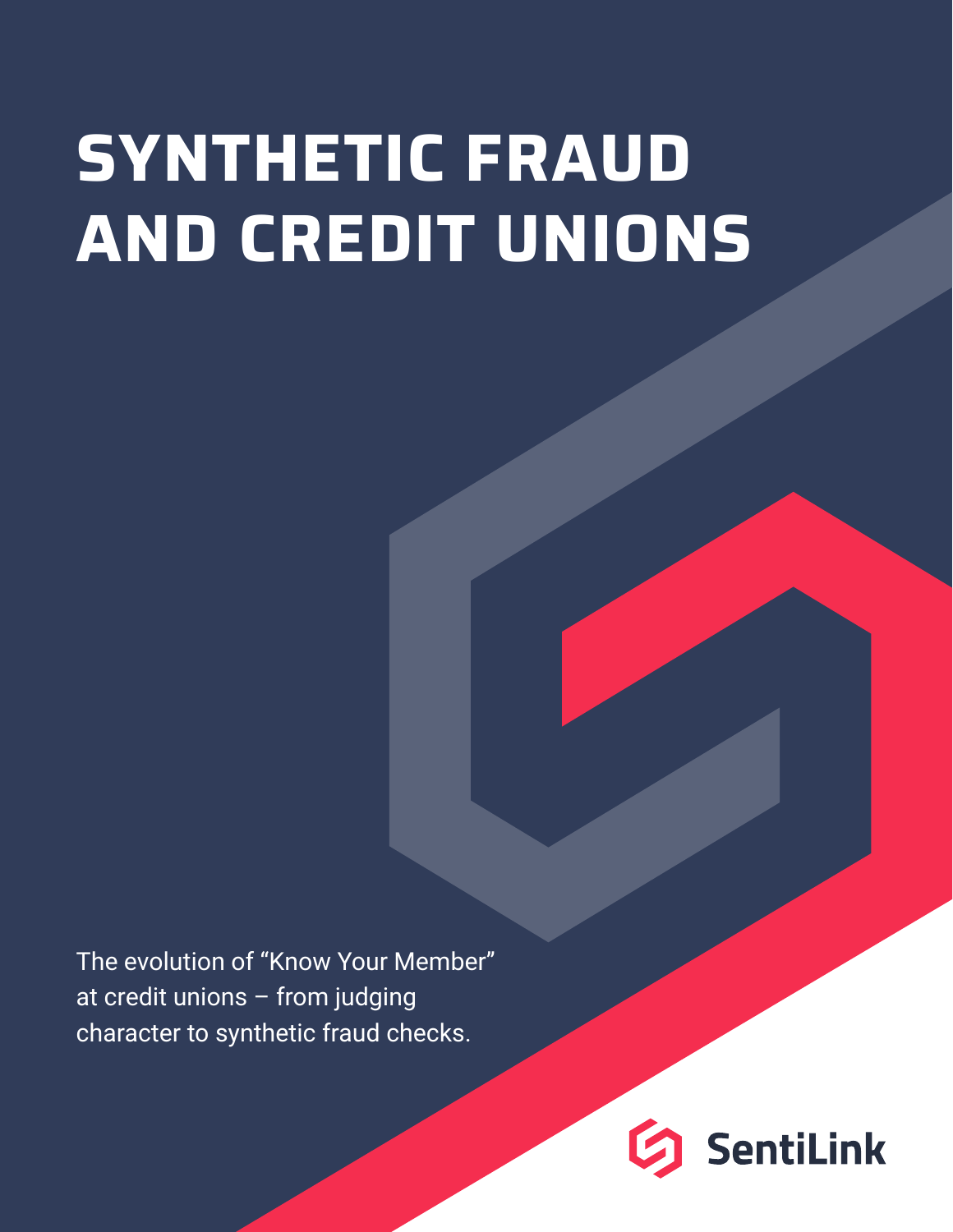# **EXECUTIVE SUMMARY**

Credit unions play a vital role in the financial lives of many U.S. adults. More than 118 million Americans are members of the country's 5,700 credit unions.' That's about 50% of the U.S. adult population.

What's not considered in this estimate is the number of U.S. adults that are not real but open accounts and transact at credit unions every day. These fake consumers, or "synthetic identities," obtain countless DDA accounts, credit card accounts, auto loans, and personal loans costing credit unions hundreds of millions of dollars each year in losses.

SentiLink's analysis shows that 15% of synthetic identities target credit unions and credit unions issue significantly more credit to those synthetic identities than to real ones.

This white paper discusses factors that increase the risk of fraud at credit unions and features proprietary SentiLink research into synthetic identity characteristics at credit unions. The findings provide insight into the size of the synthetic problem at credit unions and identify specific patterns of attack that synthetic fraudsters use. This whitepaper will address and substantiate the following findings in detail:

- One in seven synthetic identities has a tradeline from a  $\checkmark$ credit union.
- 81% of synthetic fraud at credit unions is first party synthetic, or a real consumer is using a SSN that doesn't belong to them. When undetected, credit unions end up pulling the wrong credit report and inaccurately assessing the risk associated with the consumer. The remaining 19% of synthetic fraud is third party synthetic, which is a totally fabricated identity typically created by organized crime.
- Synthetic fraudsters primarily attack credit unions by opening up credit cards, but also get approved for auto and unsecured loans.
- $\checkmark$ Credit union balances are nearly 2.5 times higher on synthetic identities compared to real identities.
- $\checkmark$ Credit unions are typically not the first lender in a synthetic identity's credit record, increasing the difficulty for credit unions to detect synthetic fraud.



**Beyond details for the above summary statements, this report also includes case studies that illustrate how two synthetic identities were approved for loans by credit unions.**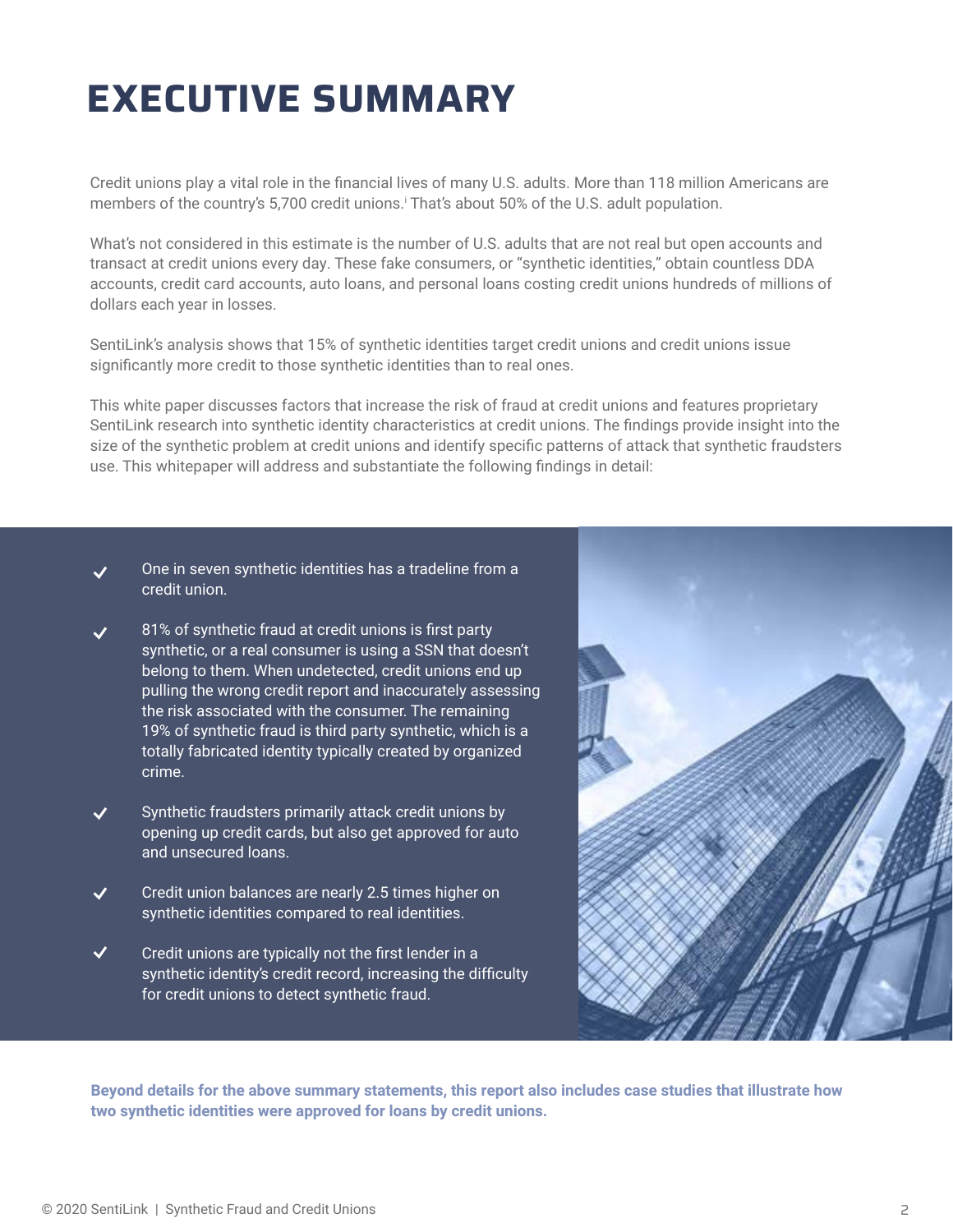# **CREDIT UNION OVERVIEW**

Credit unions began in mid 1800s Germany where shopkeepers and farmers, unable to access capital from banks at reasonable interest rates if at all, pooled their money to lend to each other in times of need. These early credit societies were based on the following principles:ii



"Character" was evaluated as well as net worth when lending to members. Credit unions have always prided themselves on knowing and understanding members.

Now, over 200 years later, providing a level of personal service in tune with the needs of members is much harder to do as digital trends, changing membership criteria, and indirect lending creates distance between credit unions and their members.

Verifying identity, never mind character, has become the new bar for adding new members. But, with less faceto-face interaction, without proof of employment to a specific company, or with only indirect contact with new customers, how can credit unions be sure they are working with a legitimate person using their real identity?

Synthetic identities often look very real and the rapid increasing use of tactics like "credit washing," "piggybacking" and Consumer Privacy Numbers (CPNs) only make it more difficult for credit unions and other lenders to separate out authenticate identities from fake ones. Consumers who manipulate their identity by applying with a Social Security number that doesn't belong to them (i.e., first party synthetic) are tough to discern from applications with legitimate identities. Fraudsters who create totally fabricated identities (i.e., third party synthetic) know how to trick most automated ID verification tools into thinking they are real people.



A recent synthetic fraud ring that impacted many credit unions highlights the increased risk faced by these nonprofit financial institutions.<sup>iii</sup> In this particular example, 13 people created 20 synthetic identities to steal over \$1M across 19 financial institutions, 10 of which were credit unions.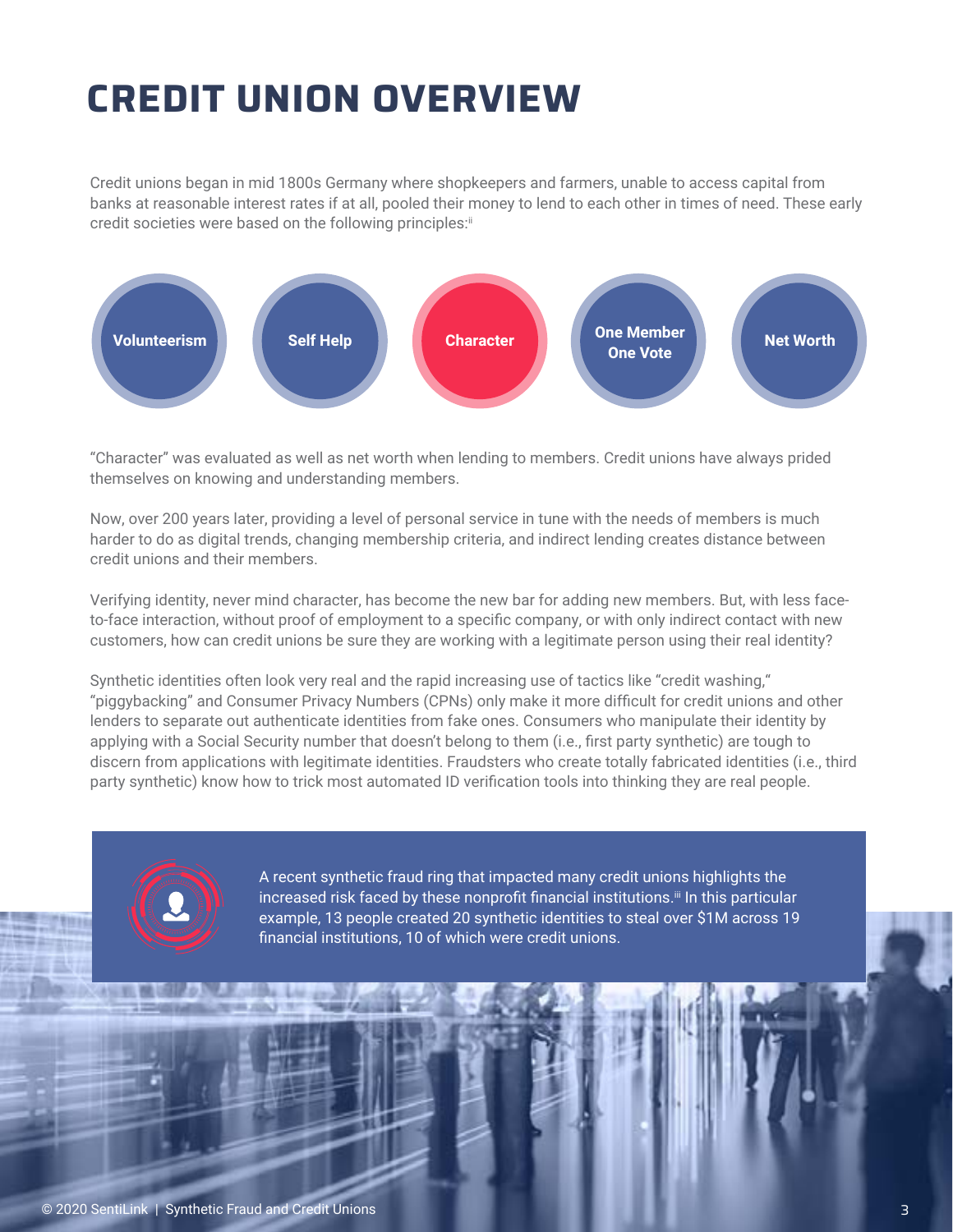#### **Piggybacking**

Many first party and synthetic fraud identities purchase authorized user tradelines, a practice known as "piggybacking," from websites that sell access to others' tradelines. Legitimate consumers can also purchase tradelines from these websites. In the situation where a legitimate consumer "piggybacks" on a purchased authorized user tradeline, the consumer should be classified as a first party fraud because the consumer is fraudulently bolstering their credit score. This tactic is technically not illegal, although most lender agreements for credit vehicles that have authorized users point this out as breach of contract.

#### **Credit Washing**

Credit washing is a phenomenon that arose out of the legitimate disputes process between consumers, credit bureaus and lenders. Any consumer who is the victim of identity theft, can dispute a tradeline that doesn't belong to them. This dispute is communicated to the credit bureau and the lender. They conduct research, and, if they agree with the dispute, the tradeline is deleted from the consumer's credit report. Both real consumers and synthetic fraudsters commit credit washing.

Consumers who fall into financial trouble may try to get out of their financial obligations by disputing tradelines that they can't pay back. There are also non-reputable credit repair agencies who encourage consumers with poor credit to dispute charged off tradelines to help boost their credit. Fraudsters with synthetic identities leverage this same legitimate process to fraudulently dispute maxed out, unpaid tradelines and get them removed from the credit report. The credit bureaus and lenders are often so overwhelmed with large amounts of disputes, that they often accept these fraudulent claims and delete the maxed out tradelines from the synthetic identities. As a result, financial institutions that subsequently pull credit on synthetic identities that have engaged in credit washing won't see large derogatory lines of credit which were actually maxed out and closed for non-payment.

#### **Credit Privacy Number (CPN)**

CPNs are nine digit numbers that resemble Social Security numbers. They are often marketed to people with poor credit as an alternative Social Security number they can use to apply for credit. Some disreputable credit repair companies promise unsuspecting consumers that they can have a fresh start with their credit by using a CPN. It is illegal to use a CPN. Misrepresenting your Social Security number on a loan application is considered fraud and a federal crime. Many CPNs are, in fact, stolen Social Security numbers that belong to a child.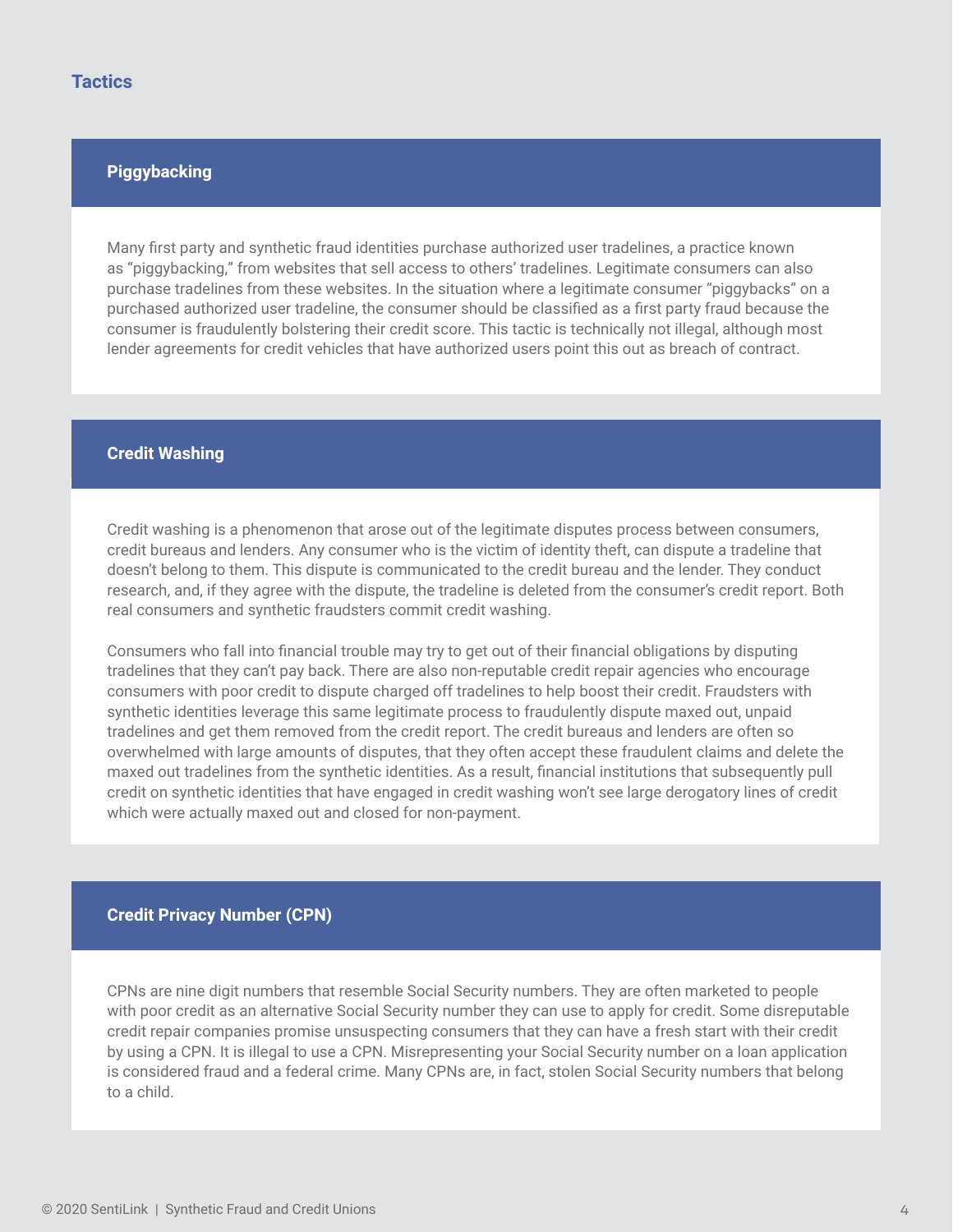### **MOVE TO DIGITAL CHANNELS**

Credit unions face unprecedented pressure to increase their digital offerings. Consolidation in the banking industry has created monolithic players with enviable resources to invest in the digital experience. And, a continuing onslaught from emerging fintechs capable of offering a wide breadth of financial products digitally is forcing credit unions to re-think their branch-heavy approach. These competitive pressures and other factors such as a global pandemic and increased mobility have only accelerated the need to reach customers virtually.

Credit unions have been slower to invest than other institutions, but most are now headed in a more digital direction. The data showcasing the need is clear. An American Banker Association survey from 2019 asked consumers what channels they used most.<sup>iv</sup> Across all age groups, the overwhelming answer was either online or mobile app. Only 17% prefer to bank in-branch. While this survey is among bank customers, it's reasonable to assume all financial services providers will need to offer comprehensive digital access, including credit unions.



### **LOOSENED MEMBERSHIP REQUIREMENTS**

Founded in 1908, St. Mary's Bank of Manchester was the earliest known credit union in the U.S.<sup>,</sup> It was initially founded as a resource for Franco-American Catholic immigrant mill workers who had settled in the area and wanted to borrow and save money.

Membership has always been the hallmark of credit unions as they are not-for-profit financial institutions owned by the members.<sup>vi</sup> All earnings go back into the credit unions in the form of benefits such as lower interest rates on loans and higher interest paid on savings accounts.

Historically, credit unions limited membership to specific groups of people. Membership could be based on geographic location, employer, or participation in a group like a labor union, school, homeowners' association, or place of worship. These limits naturally helped credit unions validate that new customers were, in fact, real people using legitimate credentials to apply for membership and financial accounts.

Defining membership is a legal requirement under The Federal Credit Union Act of 1934, which dictates that all credit union charters are granted on the basis of a "common bond."vii

Over time, however, new state laws (e.g. Michigan in 2004) and federal rulings (e.g. NCUA in 2018) loosened these requirements. Viii, ix Credit unions are still required to have a defined field of membership, but the qualifications have significantly. For example, Boeing Employees Credit Union (BECU), used to only be available to Boeing workers. Now, anyone can do business with them as long as they join the "Friends of the Foundation" for a \$20 fee.<sup>x</sup> Many of the top credit unions have made similar changes over the years to effectively enable anyone to become a member.xi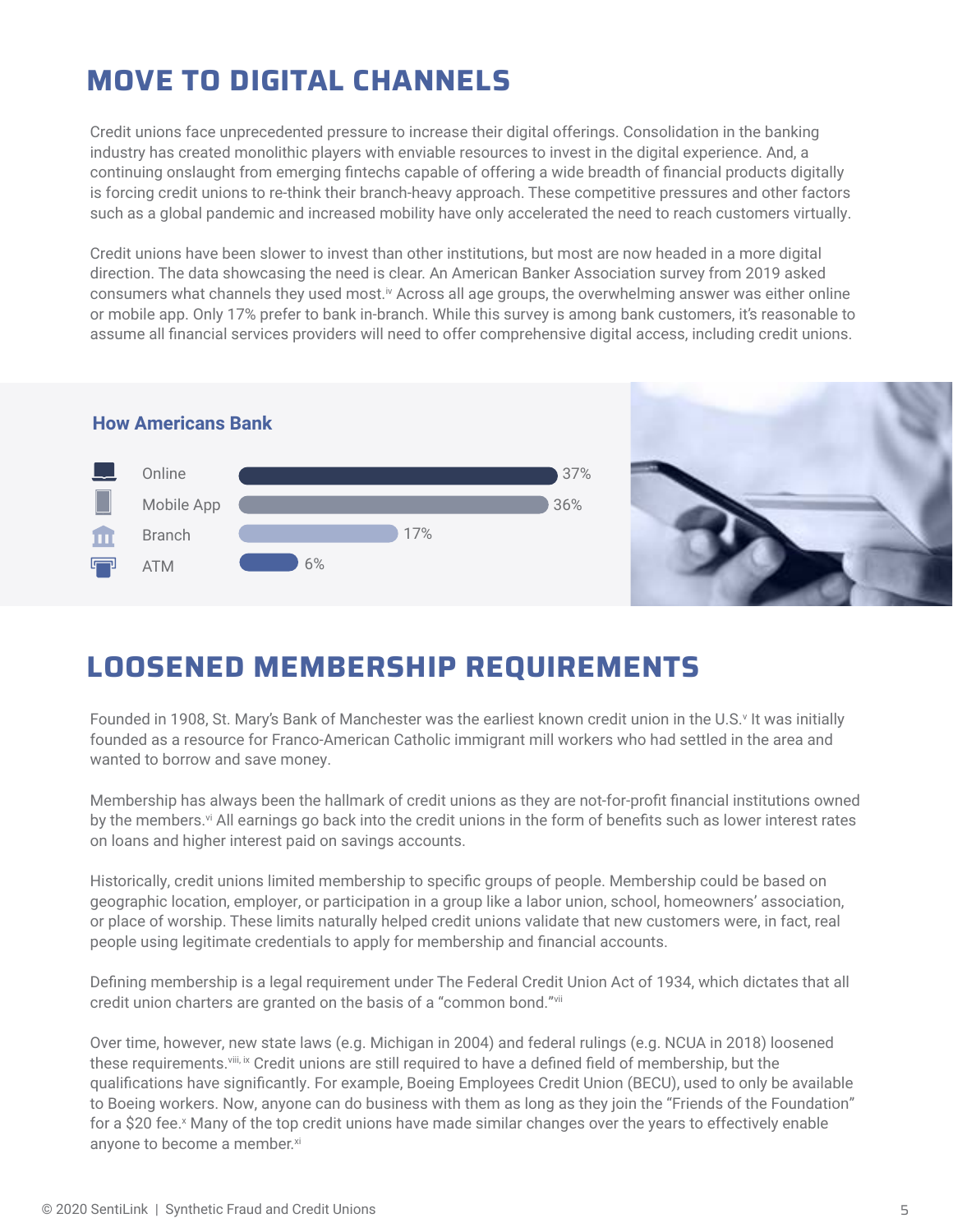### **GROWTH IN INDIRECT LENDING**

The growth in indirect lending is another factor contributing to a rise in risk at credit unions. Total loans outstanding at credit unions as of June 2020 was over \$1 trillion.<sup>xii</sup> Auto loans accounted for 36% of loans outstanding and have been a growing portion of most credit union's lending portfolios.



#### **Auto Loans are 36% Total Outstanding at Credit Unions**

Growth in auto loans is precipitated by indirect lending, where credit unions finance loans originated outside their branches, at locations such as dealerships. Over 90% of credit unions with over \$500M in assets engage in indirect lending, and half of all credit unions engage in indirect lending.xiii

Success in indirect auto lending requires quick and accurate evaluation in order to offer more attractive pricing than other lenders competing for the same loans. Credit unions must be able to electronically fund indirect loans within 24 hours of receiving and processing loan documents. Xiv This need for speed increases the fraud risk as credit unions adjust to verifying more applications in shorter periods of time.

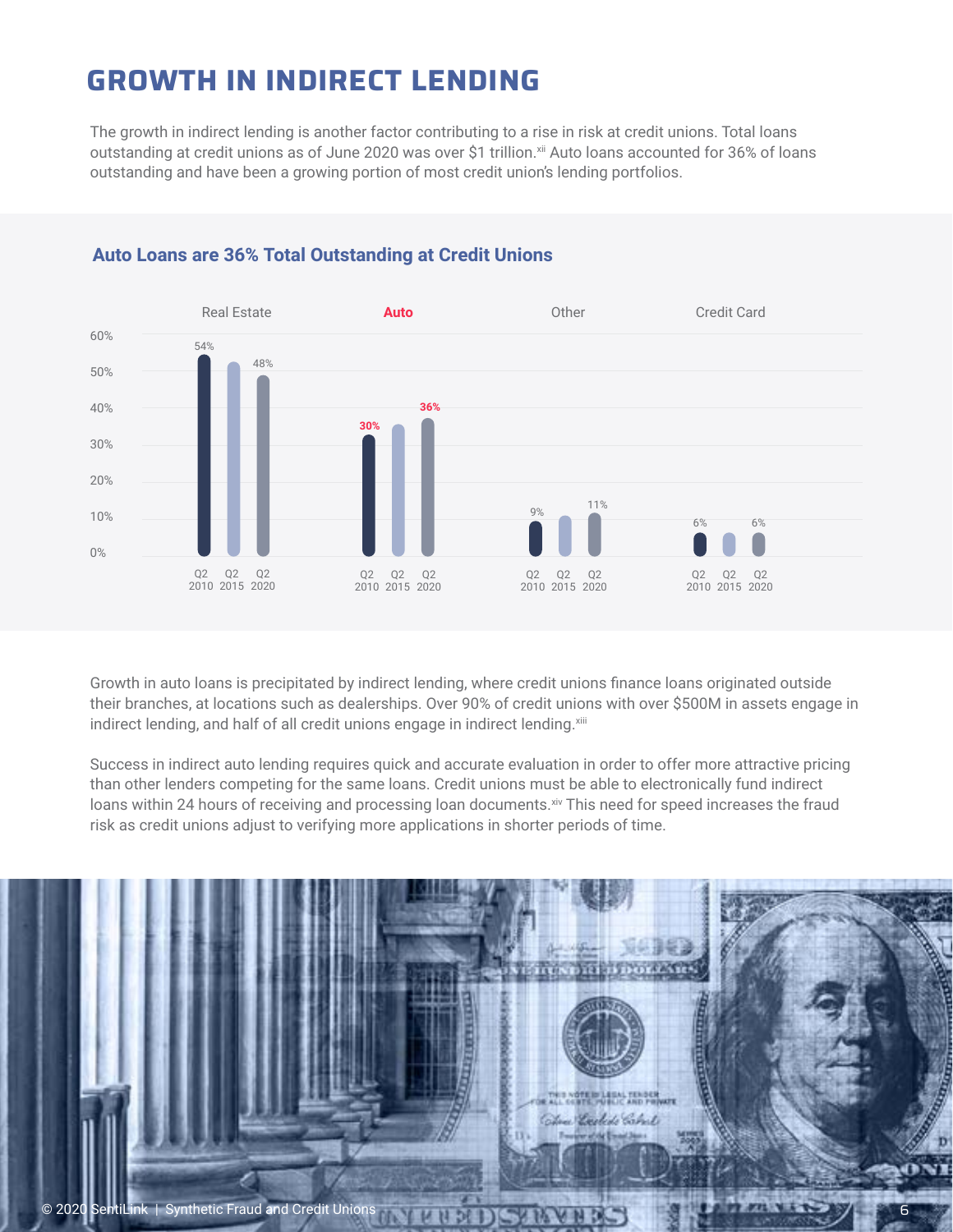# **SENTILINK INSIGHT**

SentiLink took a deeper dive into the relationship between synthetic fraud and credit unions.

We analyzed nearly 1,600 known synthetic identities and found that **one in seven had a tradeline from a credit union.** This ratio holds true across both first party synthetic and third party synthetic identities.

At SentiLink, we tag an identity as first party synthetic fraud when the name and date of birth provided belongs to the applicant, but the Social Security number is falsified. Third party synthetic fraud is where the name, date of birth and Social Security number provided doesn't belong to any real person.

#### **One in Seven Synthetic Identities Have a Tradeline from a Credit Union**



The credit unions that issued loans to these known synthetic identities were of varying sizes and from different parts of the country. There was no correlation between size or location of the credit union and whether they had issued funds to a synthetic identity.

We also found that **81% of synthetic fraud at credit unions is first party**, and only 19% is third party.

#### **81% of Synthetic Fraud at Credit Unions is First Party**

The best way to catch a person suspected of using a first party synthetic identity is to ask them to verify their Social Security number. Reviewing government issued identification such as a driver's license or passport is insufficient because they do not contain SSNs. SSN verification can be done by requesting an SSN card or work document (e.g., W2) from the consumer (which requires validating the document hasn't been forged) or checking whether the number exists within the Social Security Administration's database via eCBSV or an SSA-89 form.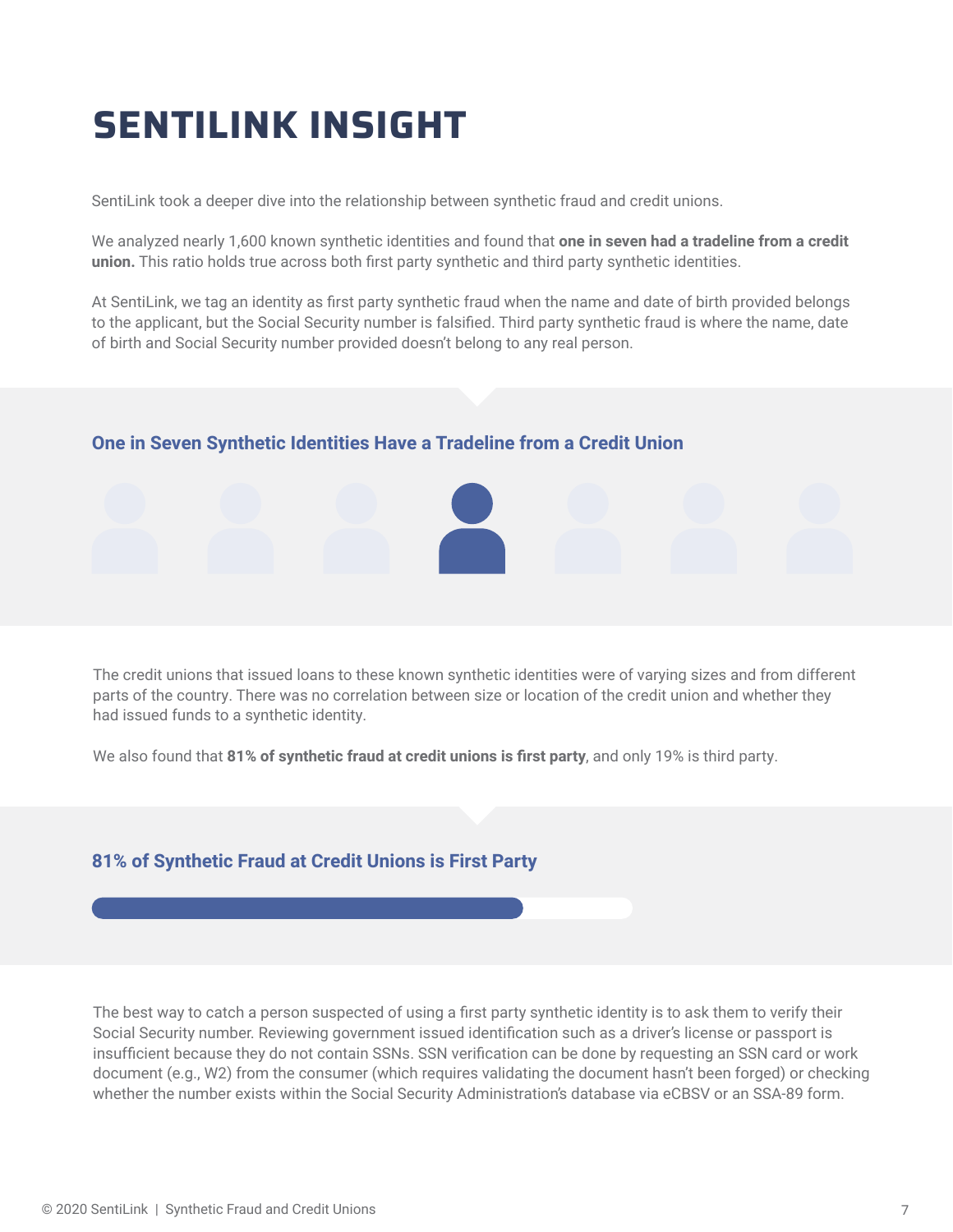**Synthetic identities typically target credit union credit cards, auto loans, and unsecured loans.** We looked at 155 synthetic identities with an open tradeline from a credit union. There was a total of 1,596 open tradelines, 273 of which were from credit unions. Of those 273 open credit union tradelines, 57% were for credit cards, 17% were auto loans, 17% were unsecured loans and 5% were a line of credit.



#### **Credit Cards, Auto Loans, and Unsecured Loans are Most Commonly Issued by Credit Unions to Synthetic Identities**

**Credit union balances are nearly 2.5 times higher on synthetic identities compared to real identities.** Perhaps the most shocking finding about the synthetic identities we studied is the average outstanding balance on each. Each of the 155 synthetic identities with a credit union tradeline had an average outstanding total balance of \$123,822. The average open credit union tradeline balance on each of these identities was \$29,525 - or nearly a quarter of the balance on each identity.

For comparison, we analyzed 200 non-synthetic identities with open credit union tradelines and found the average outstanding total balance to be \$84,378. The average open credit union tradeline balance for this same dataset was \$12,818 or about 15% of the average outstanding total balance. Credit union balances are nearly 2.5 times higher for synthetic identities compared to real identities.

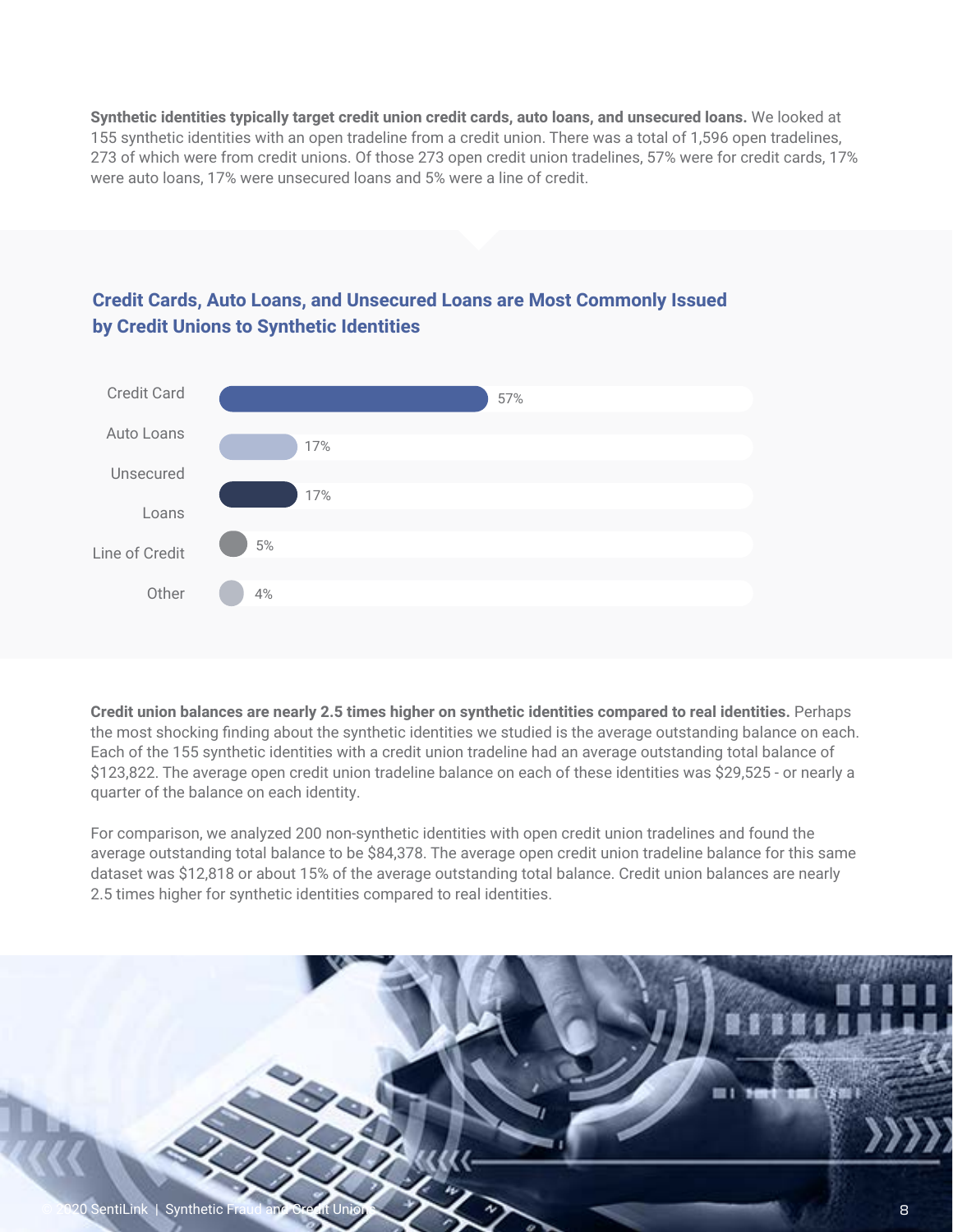#### **Credit Union Tradelines Account for Nearly a Quarter of Outstanding Balances on Synthetic Identities**



**Credit unions aren't typically the first to issue credit to synthetic identities.** We examined the same 155 synthetic identities with a credit union tradeline to study the position of credit union tradelines relative to other credit issuers. The purpose was to discern whether fraudsters targeted credit unions early on during their credit building phase, or later when their profiles were more mature. For each synthetic identity, we divided the tradelines into quartiles. If a credit union tradeline was in the first 25% of lenders to issue funds, they were put in the 1st quartile, and so on.

We found that the majority of credit union tradelines were in the 4th quartile, meaning many other lenders typically issued credit prior to them. By the time credit unions evaluate synthetic identities for a loan, these identities have considerable credit history, which makes it more difficult to determine if the identity is synthetic.



#### **Credit Unions are NOT Typically the First to Issue Credit to Synthetic Identities**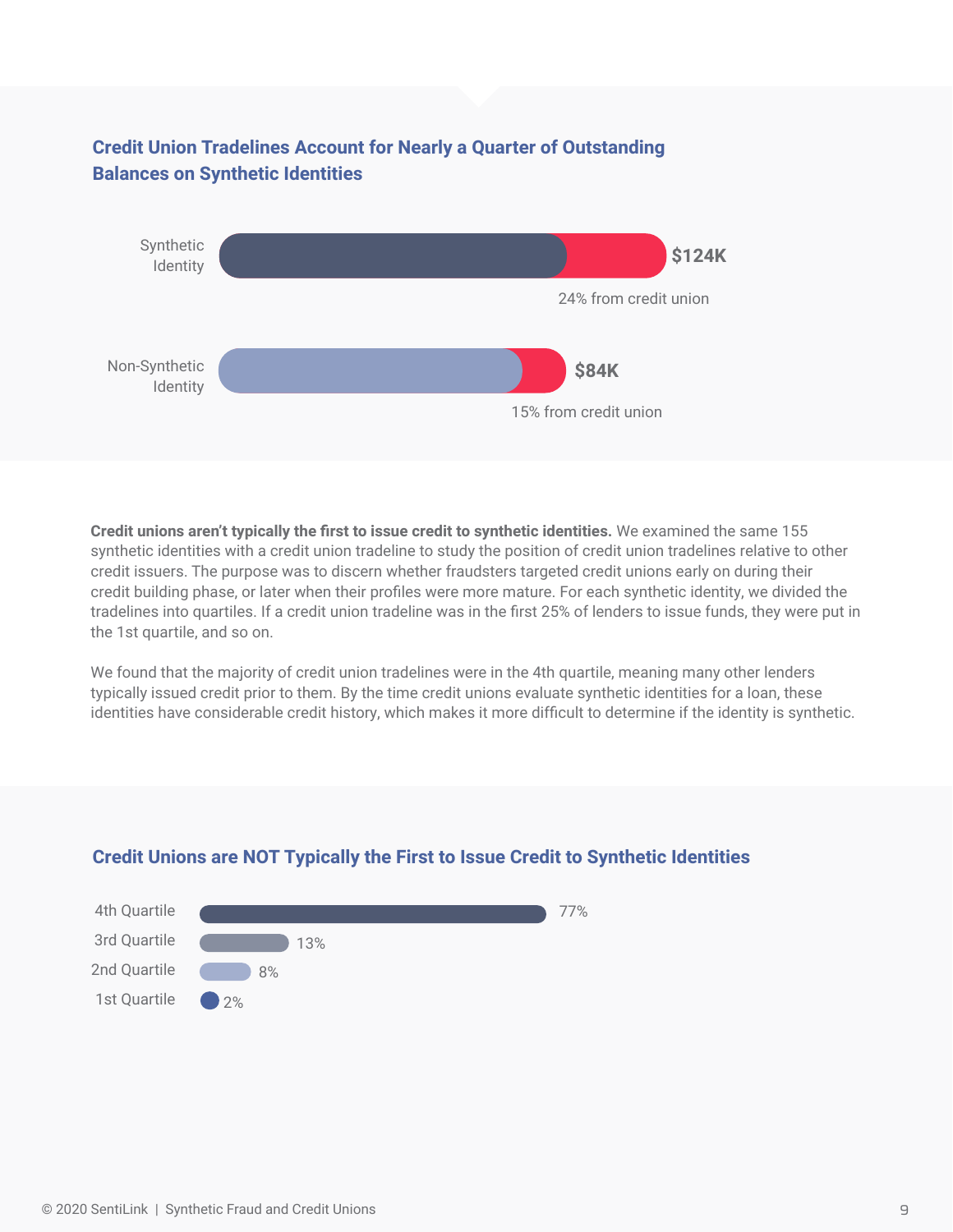# **CONCLUSION**

American credit unions have evolved significantly from their European beginnings. Back then, Know Your Customer (KYC) meant knowing which fellow members were honest, fair and sincere in their business dealings and everyday encounters. Character mattered when credit unions did business with members.

Synthetic fraud didn't exist in the 1800's, but it has become a real threat to credit unions today. Credit unions of all sizes, locations and memberships are under attack from this type of fraud. The most common type of synthetic identity that impacts credit unions is first party synthetic, which requires SSN verification to catch. Detecting synthetic identities is difficult especially when credit unions typically are not the first to issue credit to these identities. These identities look legitimate given how many lenders have already approved them for credit. The practices of credit washing, piggybacking and use of CPNs by consumers make detection even more difficult.

Credit unions have a history of knowing their members beyond basic KYC requirements. While digital trends, loosening of membership requirements, and the rise in indirect lending make it harder to evaluate new members, there are additional tools that can help credit unions protect against synthetic fraud.

And, incorporating synthetic checks when onboarding members aligns with the ethos originally manifest in credit unions when they started over 200 years ago.

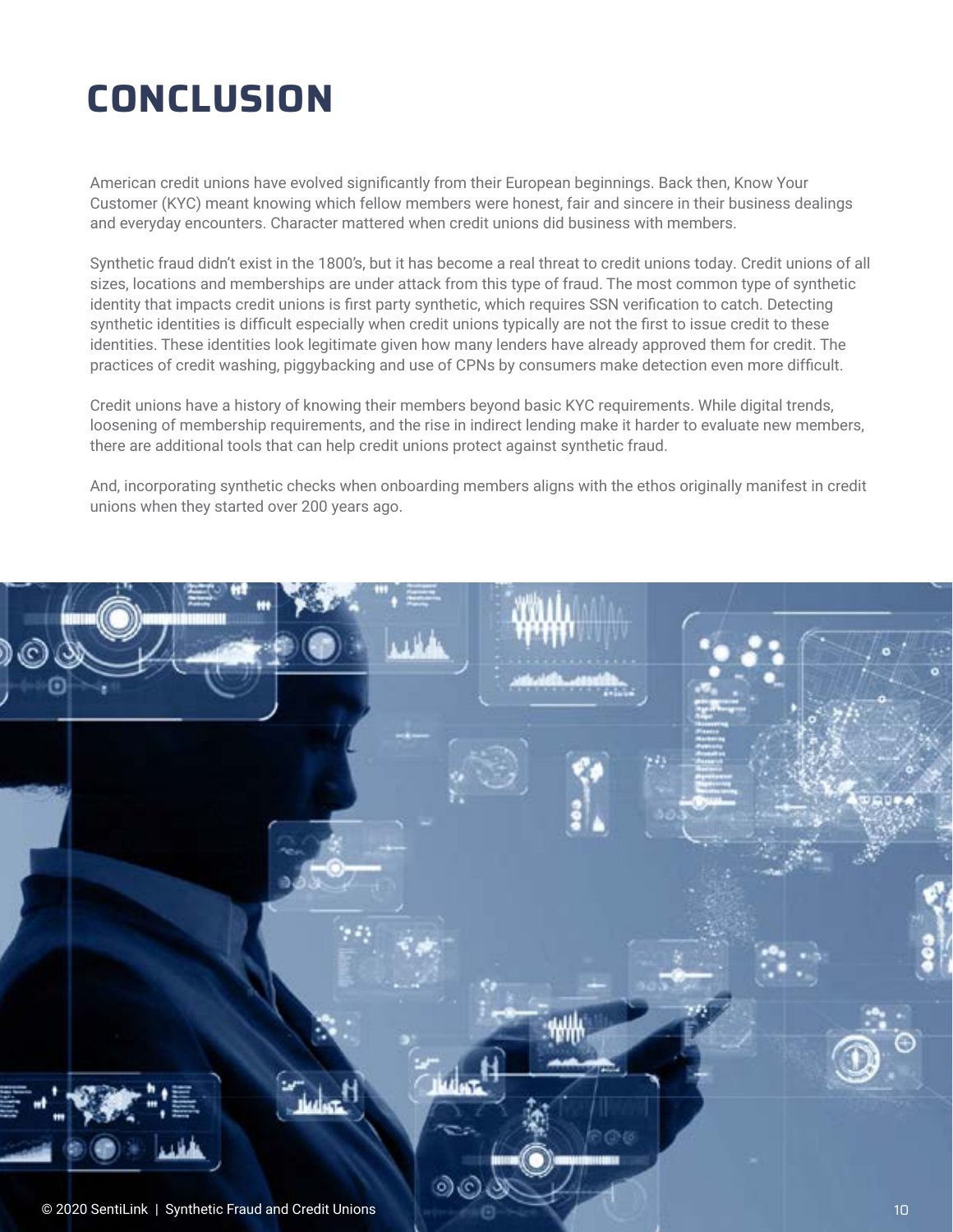# **CASE STUDIES**

The two case studies below highlight how fraudsters use synthetic identities to successfully get funds from credit unions. Note that the Personally Identifiable Information (PII) in each example has been changed.

### **FIRST PARTY SYNTHETIC IDENTITY CASE STUDY**

Seth Goody applied for credit from Erie, PA in August 2020 with a date of birth of May 12, 1984, and an SSN of 123-99-4567.

- $\rightarrow$  The credit bureau had an exact match for this name, date of birth, SSN, and address, so this consumer would pass a basic KYC check.
- $\rightarrow$  Upon further review, it was discovered that the SSN provided was issued sometime between 2005 and 2007 (but his DOB is 1984) in Ohio (where Seth has no address history)
- $\rightarrow$  These red flags raise the question of whether 123-99-4567 is Seth's real SSN.
- $\rightarrow$  In reviewing bureau data, another credit file is discovered for someone named Seth Goody with the exact same DOB and a different SSN. This other SSN (456-99-1234) was issued in 1984 (the year Seth was born) in Ohio (a state where he has address history) and was first used to apply for credit in 2002 when Seth would have been 18 years old.
- $\rightarrow$  456-99-1234 is the correct SSN that belongs to Seth Goody with a birthdate of May 12, 1984.
- $\rightarrow$  Seth used a SSN that didn't belong to him when applying for credit in August 2020.

| Name: Seth Goody<br>Credit report is real but ties<br>$\overline{\textbf{X}}$<br>DOB: May 12, 1984<br><b>Name: Seth Goody</b><br>to fake consumer<br>SSN: 123-99-4567<br><b>DOB:</b> May 12, 1984<br><b>Address: Erie, PA</b><br>SSN: 123-99-4567 | <b>Application</b>       | <b>Credit Bureau</b>    |                             |
|---------------------------------------------------------------------------------------------------------------------------------------------------------------------------------------------------------------------------------------------------|--------------------------|-------------------------|-----------------------------|
| This is the name, DOB, SSN<br><b>DOB:</b> May 12, 1984<br>SSN: 123-99-4567<br>this consumer<br><b>Address: Erie, PA</b>                                                                                                                           | <b>Address: Erie, PA</b> | <b>Name:</b> Seth Goody | combination that belongs to |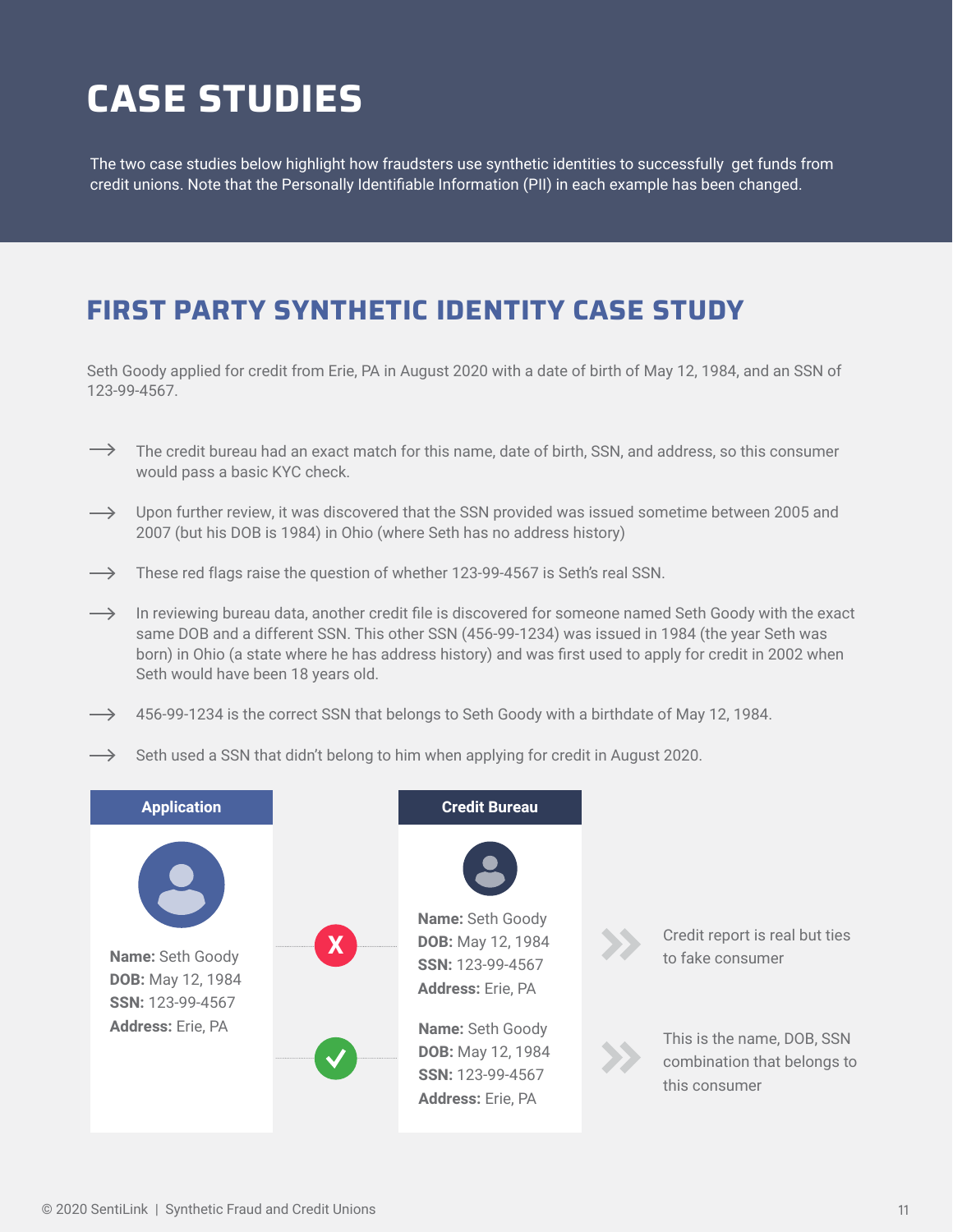When reviewing Seth's credit history, it was clear that many banks and lenders pulled the wrong credit report for this consumer, because the credit bureaus and financial institutions did not recognize this SSN as being invalid. It's also interesting to note that this fraudster used the Experian RentBureau product to improve the credit worthiness of this identity. A property manager reported their rent payment to Experian monthly via RentBureau so the rental payment history was added as a tradeline to the credit report.



### **THIRD PARTY SYNTHETIC IDENTITY CASE STUDY**

Lee Wilson applied for credit from Lawrenceville, GA on Dec 27, 2019 with a date of birth of April 1, 1981, the SSN of 444-99-5555.

- $\rightarrow$ The credit bureau had an exact match for this name, date of birth, SSN, and address, so this applicant would pass basic KYC checks.
- $\longrightarrow$ The SSN was issued around the time of Lee's date of birth, but in D.C. (where he doesn't have any address history). This SSN was also first used to apply for credit in 2017, when he would have been 36 years old.
- $\longrightarrow$

Upon further review, it was discovered that an address in Lee's history is tied to 36 other synthetic

identities. All of the other identities at this have similarly formatted SSNs and have no apparent familial  $\longrightarrow$ relationships. This indicates that identities have been created at this address in an organized, criminal fashion.

This name, date of birth, and SSN cannot be verified with the Selective Service System (i.e., he never  $\rightarrow$  registered for the draft) and the identity has no online or digital presence.

 $\longrightarrow$ This identity has clearly been fabricated and is an example of third party synthetic fraud.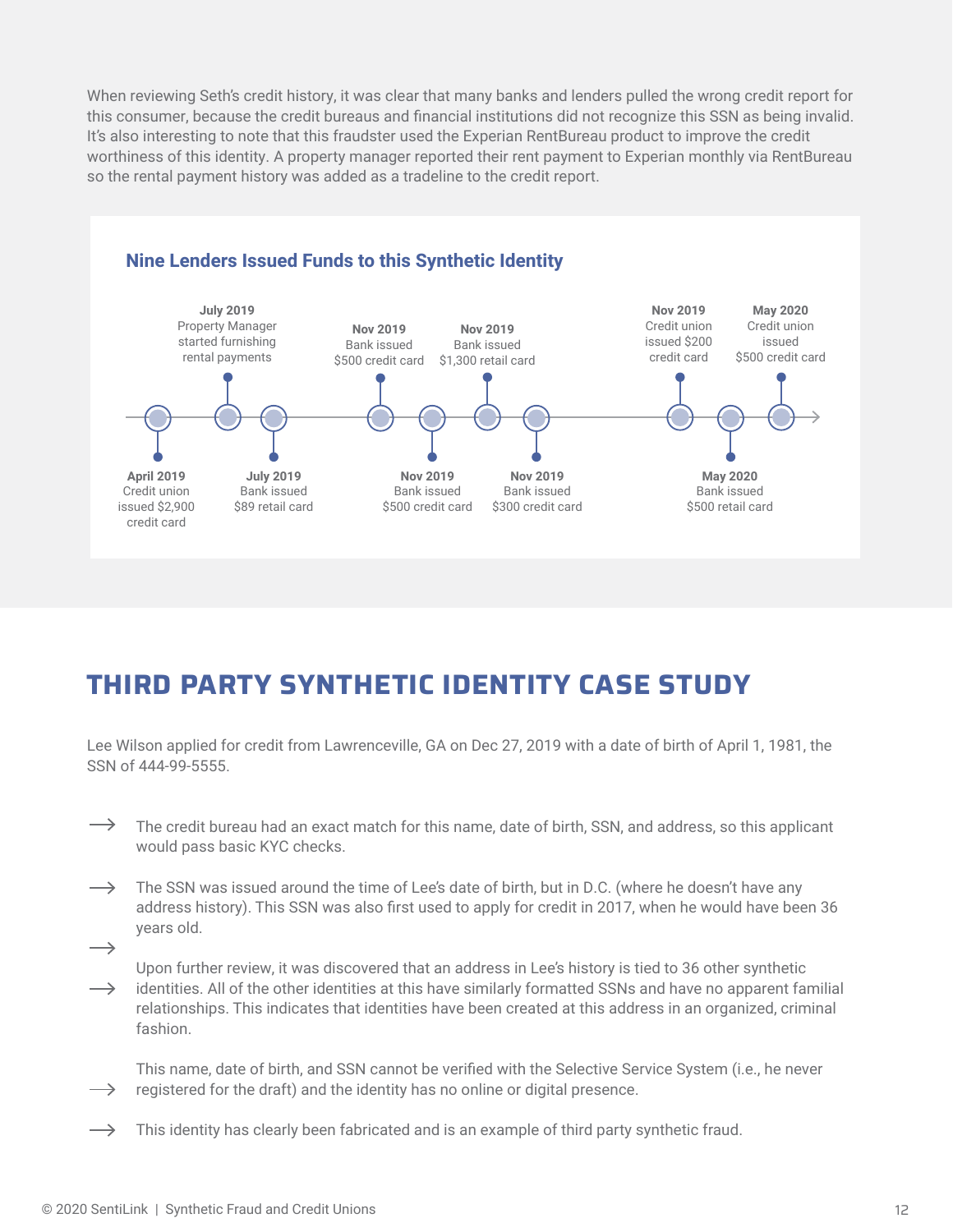

When reviewing Lee's credit history, it was clear that many banks and lenders were tricked into believing this fabricated identity was a real person. Seven loans had been issued to this identity. This synthetic identity also had 5 authorized user tradelines on this account.

#### **Seven Lenders Issued Funds to this Synthetic Identity**